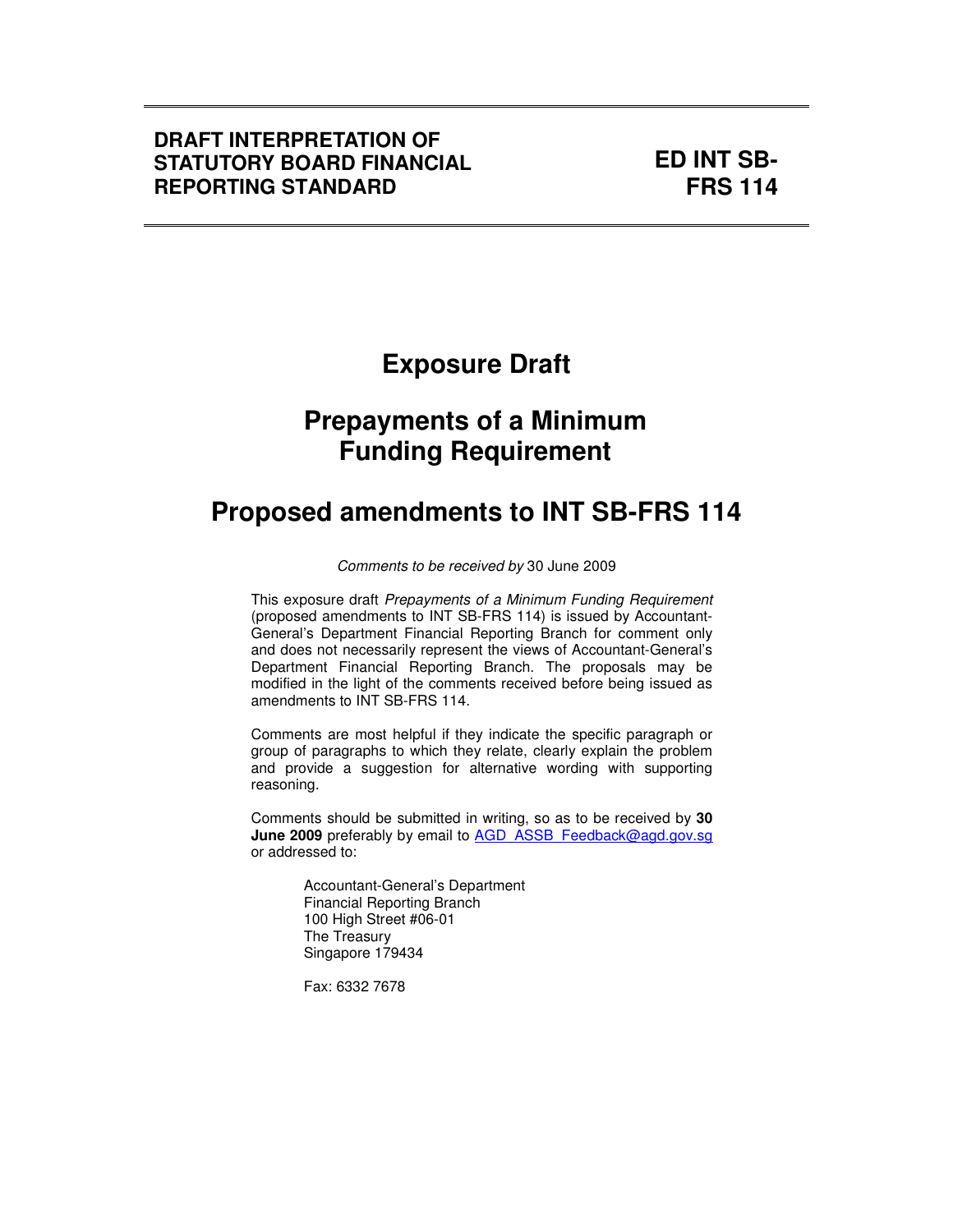## **CONTENTS**

### **INTRODUCTION AND INVITATION TO COMMENT**

**PROPOSED AMENDMENTS TO INT SB-FRS 114 SB-FRS 19—THE LIMIT ON A DEFINED BENEFIT ASSET, MINIMUM FUNDING REQUIREMENTS AND THEIR INTERACTION**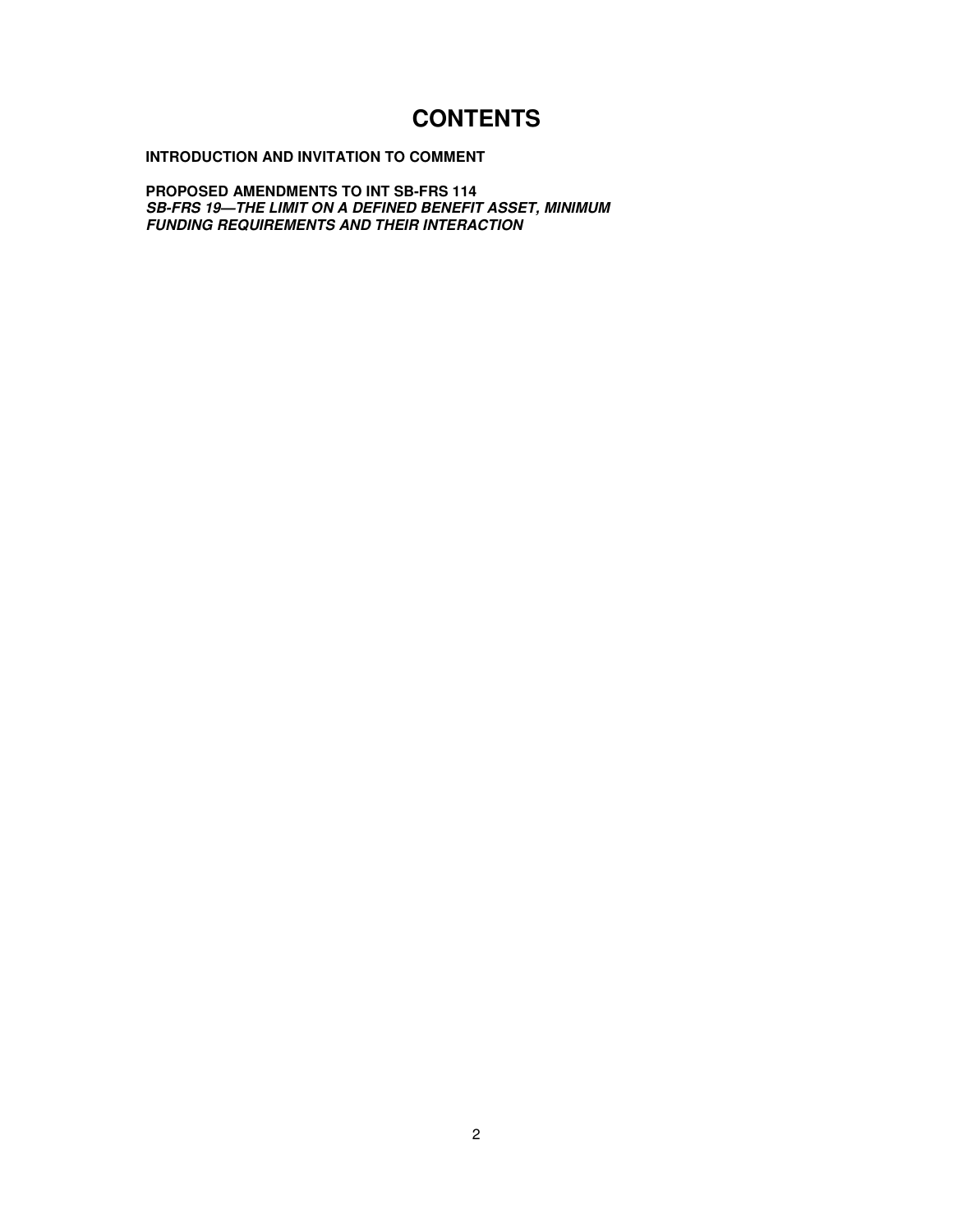## **DRAFT INTERPRETATION OF STATUTORY BOARD FINANCIAL REPORTING STANDARD**

## **ED INT SB-FRS**

### **Introduction**

INT SB-FRS 114 SB-FRS 19*—*The Limit on a Defined Benefit Asset, Minimum Funding Requirements and their Interaction was issued in May 2008 with mandatory application for annual periods beginning on or after 1 January 2008. This exposure draft contains proposals to amend INT SB-FRS 114. The proposals would remove an unintended consequence arising from the treatment of prepayments in some circumstances when there is a minimum funding requirement.

### **Invitation to comment**

Accountant-General's Department Financial Reporting Branch invites comments on all aspects of the amendments to INT SB-FRS 114 proposed in this exposure draft. Comments are most helpful if they:

- (a) indicate the specific paragraph or group of paragraphs to which they relate,
- (b) contain a clear rationale, and
- (c) include any alternative it should consider, if applicable.

It is not requesting comments on matters not addressed in this exposure draft. Comments should be submitted in writing so as to be received no later than **30 June 2009.**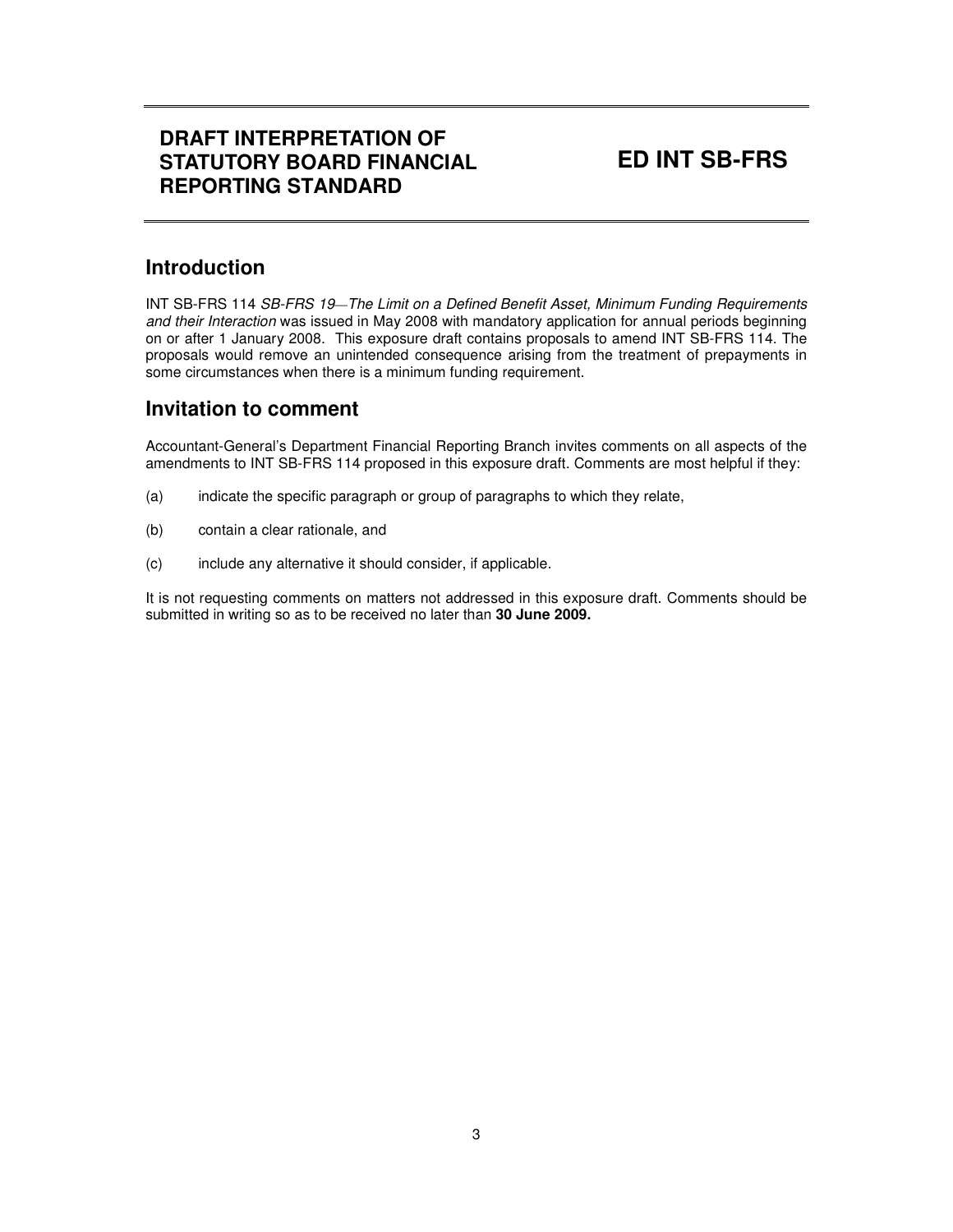## **Proposed amendments to INT SB-FRS 114 SB-FRS 19—The Limit on a Defined Benefit Asset, Minimum Funding Requirements and their Interaction**

Paragraphs 18, 20 and 21 are amended and paragraph 22 is deleted (new text is underlined and deleted text is struck through). Paragraph 19 is not proposed for amendment but is included here for ease of reference. Paragraphs 20A, 27B and 28A are added.

### **Consensus**

### **The effect of a minimum funding requirement on the economic benefit available as a reduction in future contributions**

- 18 An entity shall analyse any minimum funding requirement at a given date into contributions that are required to cover (a) any existing shortfall for past service on the minimum funding basis and (b) the future accrual of benefits future service.
- 19 Contributions to cover any existing shortfall on the minimum funding basis in respect of services already received do not affect future contributions for future service. They may give rise to a liability in accordance with paragraphs 23–26.
- 20 If there is a minimum funding requirement for contributions relating to the future accrual of benefits service, an entity shall recognise an asset comprising:
	- (a) the amount of any prepayment of the minimum funding requirement contributions, ie any amount of any minimum funding requirement contributions that the entity has paid before being required to do so that gives the entity the right to reduce future minimum funding requirement contributions; and
	- (b) the amount of any determine the economic benefit available as a reduction in future contributions determined as the lower present value of:
		- $(i)$  the surplus in the plan excluding any prepayment in  $(a)$ ; and
		- $\frac{a}{i}$ (ii) the estimated future service cost in each year period in accordance with paragraphs 16 and 17, less  $\left\langle \varphi \right\rangle$  the estimated minimum funding requirement contributions that would be required in respect of the for future accrual of benefits service in that year period if there were no prepayment of those contributions as described in (a).
- 20A If the amount determined in accordance with paragraph 20(b) is less than zero, an entity shall not recognise a liability or a reduction in the asset determined in accordance with paragraph 20(a).
- 21 An entity shall calculate the future minimum funding contributions required for in respect of the future accrual of benefits service taking into account the effect of any existing surplus determined in accordance with on the minimum funding requirement basis. An entity shall use the assumptions required by the minimum funding requirement and, for any factors not specified by the minimum funding requirement, assumptions consistent with those used to determine the defined benefit obligation and with the situation that exists at the end of the reporting period as determined by SB-FRS 19. The calculation shall include any changes in assumptions expected as a result of the entity paying the minimum contributions due. However, the calculation shall not include the effect of expected changes in the terms and conditions of the minimum funding requirement that are not contracted or substantively enacted or contractually agreed at the end of the reporting period.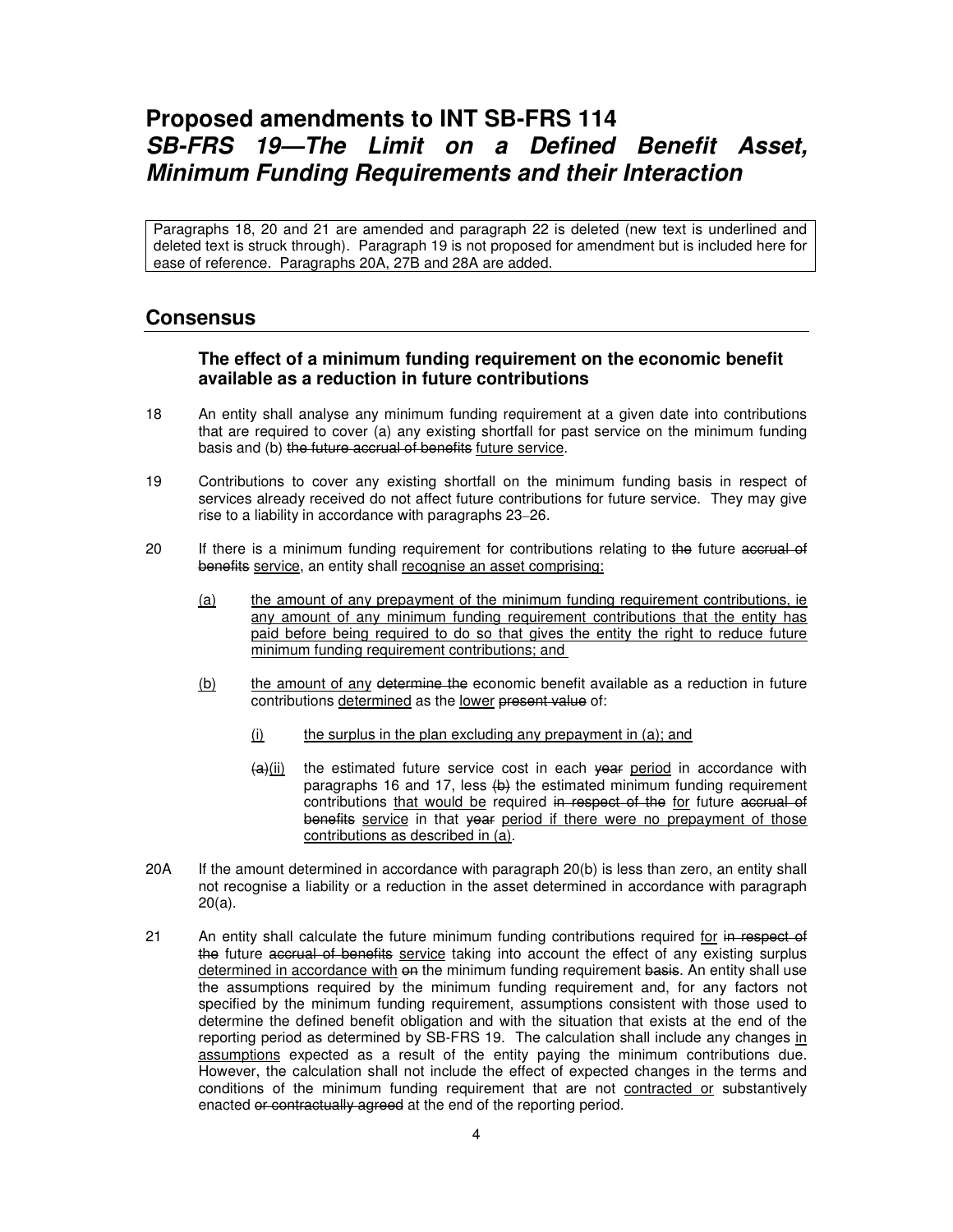22 [Deleted] If the future minimum funding contribution required in respect of the future accrual of benefits exceeds the future SB-FRS 19 service cost in any given year, the present value of that excess reduces the amount of the asset available as a reduction in future contributions at the end of the reporting period. However, the amount of the asset available as a reduction in future contributions can never be less than zero.

### **Effective date**

27B Paragraphs 18, 20 and 21 were amended, paragraph 22 was deleted and paragraph 20A was added by Prepayments of a Minimum Funding Requirement issued in [month, year]. An entity shall apply those amendments for annual periods beginning on or after [date to be inserted when the amendments are finalised]. Earlier application is permitted. If an entity applies those amendments for an earlier period, it shall disclose that fact.

### **Transition**

28A An entity shall apply the amendments in paragraphs 18, 20, 20A, 21 and 22 from the beginning of the earliest comparative period presented in the first financial statements in which the entity applied INT SB-FRS 114. An entity shall recognise in retained earnings at the beginning of that period any initial adjustment arising from the application of those amendments.

In the illustrative examples, paragraphs IE9, IE11, IE12, IE16 and IE17 of Example 3 are amended (new text is underlined and deleted text is struck through). The changes to Example 3 reflect only changes in terminology and are not substantive. Example 4 is added.

## **Example 3—Effect of a minimum funding requirement when the contributions payable would not be fully available and the effect on the economic benefit available as a future contribution reduction**

- IE9 An entity has a funding level on the minimum funding requirement basis (which is measured on a different basis from that required under SB-FRS 19) of 95 per cent in Plan C. Under the minimum funding requirements, the entity is required to pay contributions to increase the funding level to 100 per cent over the next three years. The contributions are required to make good the deficit on the minimum funding requirement basis (shortfall) and to cover future service the accrual of benefits in each year on the minimum funding basis.
- IE11 The nominal amounts of the minimum funding contribution requirements in respect of the shortfall and the future SB-FRS 19 service cost for the next three years are set out below.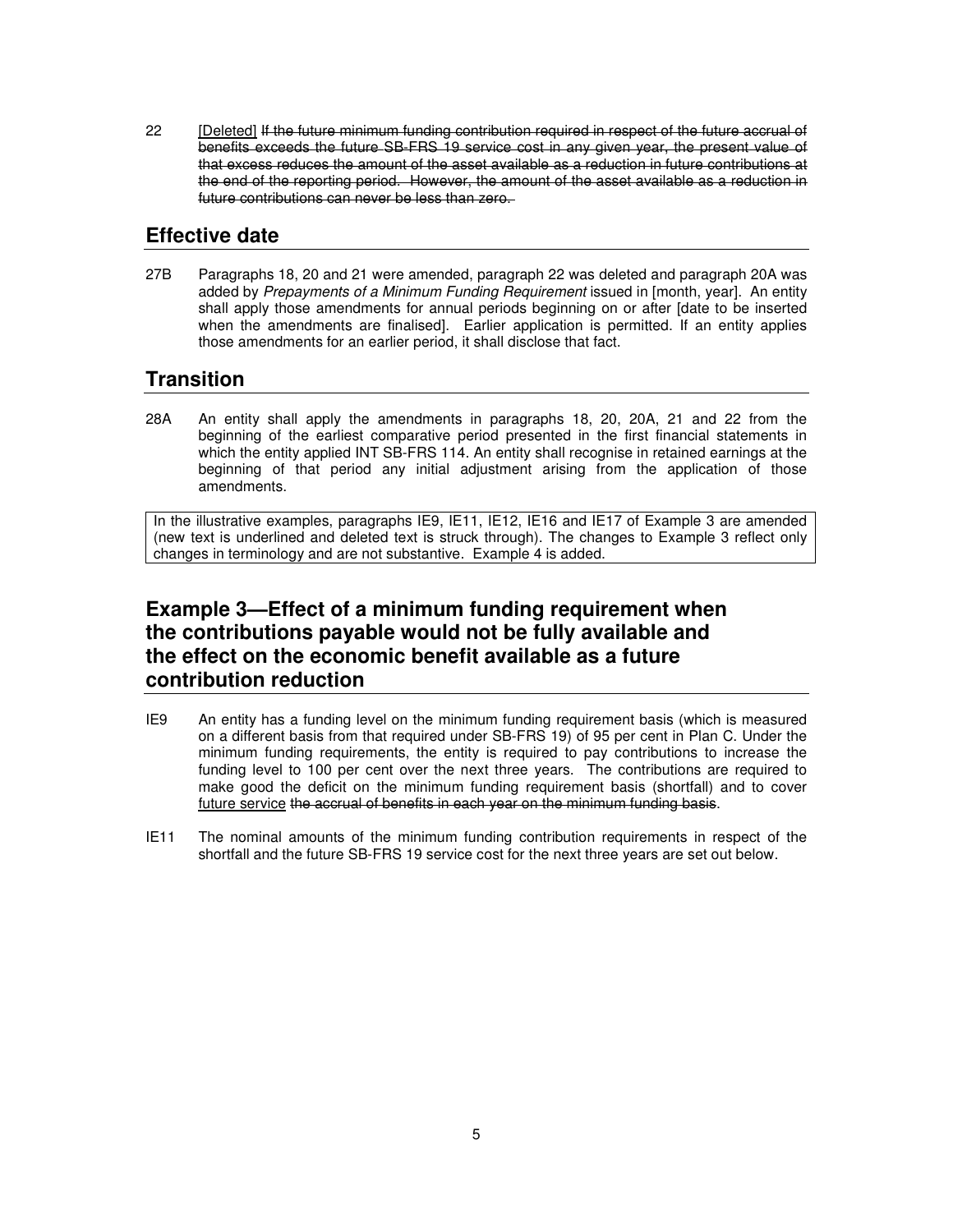| Year | Total minimum<br>contribution<br>requirement | <b>Minimum</b><br>contributions<br>required to make<br>good the shortfall | Minimum<br>contributions<br>required to cover<br>future accrual<br>service |
|------|----------------------------------------------|---------------------------------------------------------------------------|----------------------------------------------------------------------------|
|      | 135                                          | 120                                                                       | 15                                                                         |
|      | 125                                          | 112                                                                       | 13                                                                         |
|      | 115                                          | 104                                                                       |                                                                            |

#### **Application of requirements**

- IE12 The entity's present obligation in respect of services already received includes the contributions required to make good the shortfall but does not include the minimum contributions required to cover future service accrual.
- IE16 In accordance with paragraph 20 of INT SB-FRS 114, the economic benefit available as a reduction in future contributions is the present value of:
	- (a) the estimated future service cost in each period year to the entity, less
	- (b) any the estimated minimum funding requirement contributions that would be required for the requirements in respect of the future service in that period accrual of benefits in that year

over the expected life of the plan.

IE17 The amounts available as a future contribution reduction are set out below.

| Year | SB-FRS 19<br>service cost | Minimum<br>contributions<br>required to cover<br>future service<br>accrual | Amount available<br>as contribution<br>reduction |  |
|------|---------------------------|----------------------------------------------------------------------------|--------------------------------------------------|--|
|      | 13                        | 15                                                                         |                                                  |  |
|      | 13                        | 13                                                                         |                                                  |  |
|      | 13                        |                                                                            |                                                  |  |
|      | 3                         |                                                                            |                                                  |  |

### **Example 4—Effect of a prepayment when a minimum funding requirement exceeds the expected future service charge**

- IE22 An entity is required to fund Plan D so that there is no deficit determined in accordance with the minimum funding requirement. The entity is required to pay minimum funding requirement contributions to cover the service cost in each period determined in accordance with the minimum funding requirement.
- IE23 Plan D also has an SB-FRS 19 surplus of CU35<sup>\*</sup> that cannot be refunded to the entity under any circumstances but can be used for reductions in future contributions. There are no unrecognised amounts. This example assumes that the discount rate and expected return on assets are 0 per cent.
- IE24 The minimum contributions required to cover future service are CU15 for each year of the

 $\overline{a}$ 

<sup>∗</sup> In this example monetary amounts are denominated in 'currency units (CU)'.